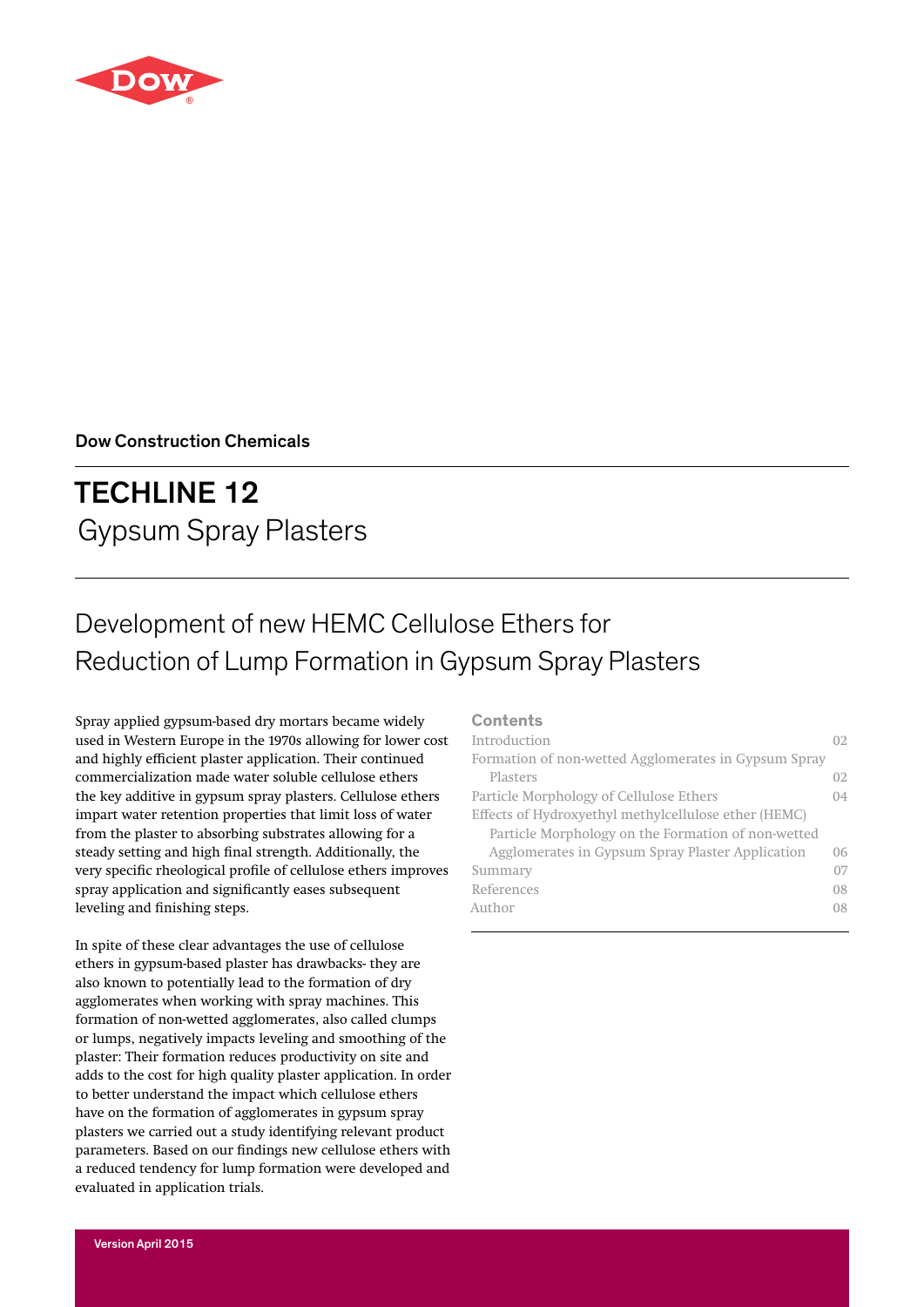### Introduction

Water soluble cellulose ethers are successfully employed in gypsum spray plaster to control water demand and improve water retention, as well as to improve the rheology of the mortar [1]. Thus, they help to improve the wet mortar properties while ensuring that the required mortar strength is obtained. In the last 20 years dry-mortar gypsum spray plasters have become widely used throughout Europe as they remain a commercially viable as well as ecologically sound building material for interior use [2]. Spray machines for mixing and application of dry-mortar gypsum spray plasters have been commercially available for decades. Although some of their technical features differ depending on the manufacturer, all commercial spray machines allow very little time for completing the blending of water with gypsum dry-mortar containing the cellulose ether. Typically the whole blending is a matter of several seconds only. Once blended the wet mortar is pumped through the hose and subsequently sprayed onto the substrate. This does not take longer than one minute. However, within this short period of time the cellulose ether needs to dissolve completely in order to reach its full application performance. Complete dissolution of the cellulose ether in the water that is added in the blending step is ensured by the addition of finely milled cellulose ether to the gypsum dry-mortar formulation.

Upon contact with water during mixing in the spray machine the finely milled cellulose ether shows a very quick build-up of consistency. This quick rise in viscosity due to the dissolving cellulose ether can lead to issues regarding the wetting of gypsum binder particles which takes place at the same time: small pores in the binder particles are made inaccessible to water due to its reduced flow ability because of the increasing viscosity. With pores blocked the whole process of the wetting of the binder particles becomes delayed. The mixing time in the spray machines is shorter than the timeframe needed for obtaining a complete wetting of binder particles resulting in the formation of dry agglomerates in the gypsum mortar paste. Once formed, these lumps hinder applicators from effectively performing the subsequent application steps: leveling a mortar that contains lumps is cumbersome and takes more time. But even upon setting an initially formed lump may show e.g. as an unwanted darkish area where a lump was worked into the surface of the plaster. Although cellulose ethers have been used for many years as additives, their impact on the formation of non-wetted aggregates in gypsum spray plasters has not been researched so far. This paper describes a systematic approach to understand cellulose ether related root causes for lumping.

# Formation of non-wetted Agglomerates in Gypsum Spray Plasters

#### Wetting of Gypsum Plaster

When setting up the research program initially, a large number of possible root causes for the development of lumps in gypsum spray plaster was compiled. This exercise was followed by computer assisted analysis with a focus on the question of whether tangible technical solutions were available or not. This resulted in prioritized concepts for tackling the formation of lumps in gypsum spray plaster. Technical as well as commercial considerations ruled out processes that would change the wetting of gypsum binder particles by means of surface treatment. Also not followed for commercial considerations was the replacement of existing gypsum spray plaster machines by new ones with a mixing zone enabling a more thorough blending of dry-mortar with water. Another option was the use of wetting agents as additives in gypsum plaster formulations which is found in a patent [3].

However this concept was not pursued as their incorporation will inevitably result in changes to the workability of the plaster and more importantly change its physical properties especially hardness and strength. Addition of wetting agents may also be considered critical with respect to the environment.

Given that they are part of gypsum plaster formulations already the best option identified was to optimize the cellulose ether, but without compromising water retention performance or impact on application rheology of the plaster. Based on the earlier described hypothesis that non-wetted aggregates in gypsum spray plaster may form due to viscosity increasing too quickly in cellulose ethers during blending we made controlling the dissolution characteristics of cellulose ethers the primary goal of our research.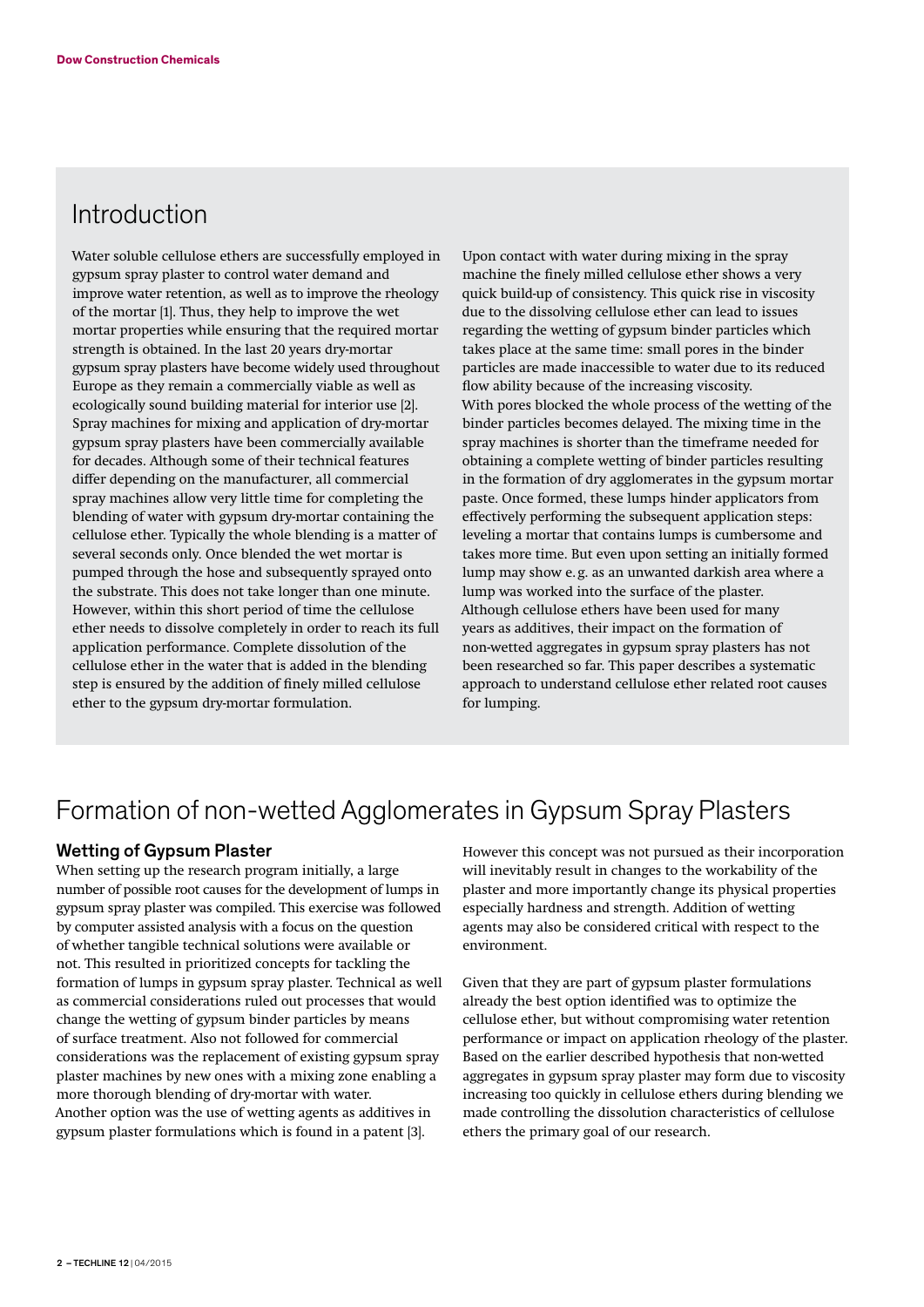#### Dissolution Time of Cellulose Ethers

The obvious approach to slow down the dissolution time of cellulose ethers is to make use of a granular grade. The key disadvantage of doing so in gypsum spray plaster is that this coarse cellulose ether will not fully dissolve within the mixing time in the spray machine that does not exceed 10 seconds. Incomplete dissolution results in loss of water retention performance. Moreover, a subsequent swelling of non dissolved particles may result in post-thickening of the plaster which is unwanted because it negatively impacts workability.

Another option for slowing down the dissolution time of cellulose ethers is to employ grades that have been reversibly cross-linked through reaction with dialdehydes [4]. However, their dissolution is dependent on the pH-value of the surrounding water because the cross-linking reaction is strongly influenced by the pH-value. Gypsum spray plasters that contain lime hydrate have a pH-value so high that any dialdehyde induced cross-linking cleaves upon contact with water resulting in an almost immediate viscosity rise. Therefore this chemical treatment does not allow controlling dissolution characteristics of cellulose ethers in gypsum spray plaster.

The dissolution time of cellulose ethers does also depend on their particle morphology. However, this fact has not been given much attention so far, although the effect is significant. The graph in **Figure 01** depicts results obtained from theoretical calculations for hypothetical monodisperse cellulose ether particles. They have a constant linear dissolution rate  $[kg/(m^2 \cdot s)]$ , therefore their dissolution and viscosity build becomes proportional to the available surface. This does vary significantly depending on the particle morphology. For our example we assume that full (i. e. 100%) build of viscosity is reached after 5 seconds mixing time.

The calculations for different particle morphologies show that e.g. spherical particles build 35% of the final viscosity after half of the mixing time has elapsed while it is only 10% for rod-like shaped cellulose ether particles after the same period of time. Disc-like formed particles only start dissolving after 2.5 seconds.

The graph also includes the idealized dissolution characteristic for cellulose ethers to be used in gypsum spray plaster. Here the build up of viscosity is delayed for more than 4.5 seconds. This is followed by a very quick viscosity rise in order to reach the final viscosity within the 5 seconds timeframe for mixing. In gypsum spray plaster such long period of non-dissolution would result in keeping viscosity low allowing added water to wet gypsum binder particles pores undisturbed.



Figure 01: Viscosity development of a cellulose ether calculated for described particle morphologies. All particles are fully dissolved after 5 seconds mixing time.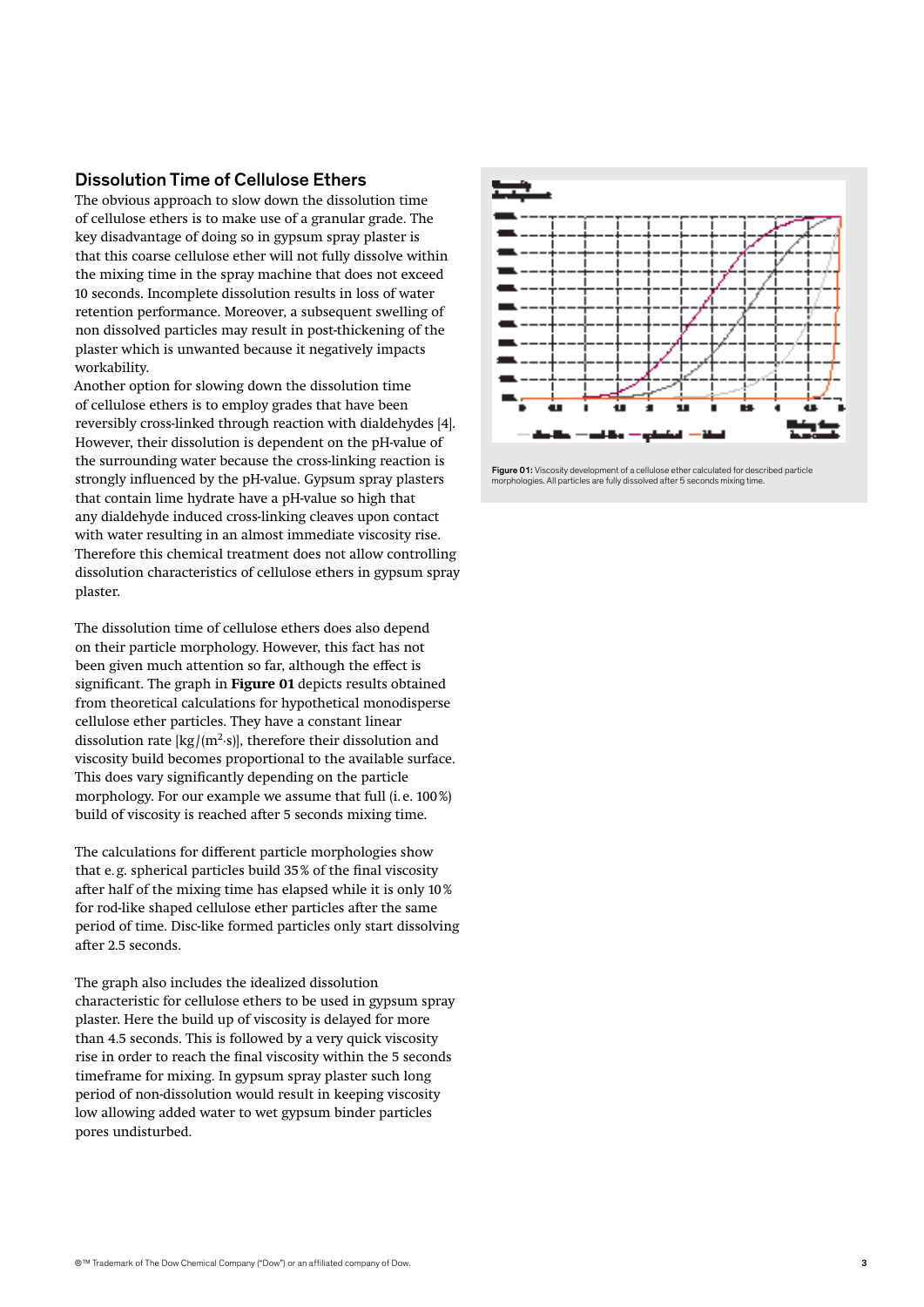# Particle Morphology of Cellulose Ethers

#### Particle Morphology Measurement

Acknowledging the significant impact the shape of cellulose ether particles have on dissolution characteristics, it was initially needed to describe morphology parameters for cellulose ethers. Subsequently those parameters were identified that specifically correlated with the formation of non-wetted agglomerates in job-site gypsum spray plaster application trials.

The particle morphology of cellulose ethers was obtained through dynamic image analysis [5]. Using a digital image analysis instrument from SYMPATEC (Germany) and adapted software analysis tools, it was possible to fully characterize cellulose ethers with regard to their particle morphology. The most important particle morphology parameters were found to be the average length of fiber called LEFI (50,3) and the average diameter of fiber called DIFI (50,3). Data obtained for the average length of fiber always consider the full length of a (rolled-out) cellulose ether particle.

Generally data for particle size distribution such as e.g. the average diameter of fiber DIFI might be calculated based on number (designated by 0), length (designated by 1), area (designated by 2), or volume (designated by 3). For all measurements in this paper data was calculated per volume which results in the addition of the suffix 3. In e.g. DIFI (50,3) a 3 indicates volume distribution and the 50 shows that in the particle size distribution curve 50% are smaller than the indicated value and 50% are larger. Morphology data for cellulose ethers are given in µm.

**In Figure 02** examples for morphology parameter calculation are given. The average particle diameter DIFI (50,3) for instance is derived from dividing the projection area (A)obtained from digital image analysis by the length of fiber (l) that is obtained using the analysis tool.



Figure 02: Measurements of average diameter of fiber (DIFI) and average length of fiber (LEFI)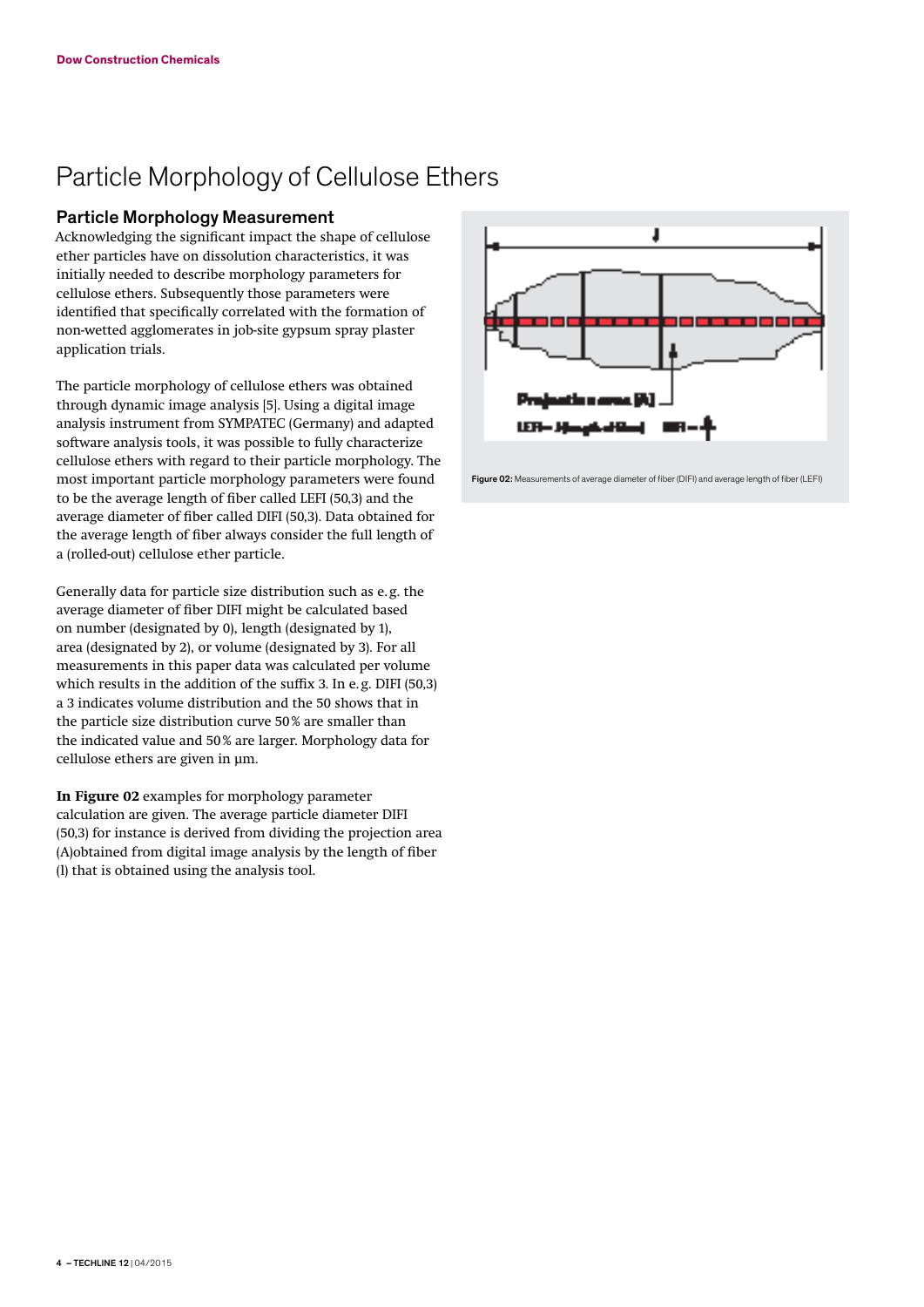### Cellulose Ethers with optimized Particle Morphology

Taking into account the surface of the particles, the dissolution time for cellulose ethers – like for similarly shaped particles with a rod-like morphology – largely depends on the average diameter of fiber DIFI (50,3). Based on this working hypothesis, cellulose ether development work should aim to improve powder dissolution characteristics through providing products with a larger average diameter of fiber DIFI (50,3).

However, the average particle diameter needed to get larger without also having a longer average length of fiber DIFI (50,3). Growing both parameters results in a larger sized particle that would not solubilize completely within the few seconds of mixing time interval in a gypsum spray machine.

Hence, the desired hydroxyethyl methylcellulose (HEMC) needed to have an increased average diameter of fiber DIFI (50,3) while keeping the average length of fiber LEFI (50,3). This optimized HEMC was obtained through a new cellulose ether production process that is breaking the link between the particle morphology of cellulose used as a raw material and the particle morphology of the resulting water soluble cellulose ethers. In other words, this process allows cellulose ether particle morphology design that is independent from that of its raw materials.

**Figure 03** shows three scanning electron microscopy pictures: One with cellulose ether obtained from standard production process and a second picture with cellulose ether made with the new process with an increased average diameter of fiber DIFI (50,3) than the regular product. Also shown is milled cellulose the (raw material) in both production processes.

By comparing electron microscopy photographs of cellulose and the cellulose ether that was produced with standard process technology one can easily see that both have similar particle morphology. In both pictures a large number of the particles exhibit characteristically long and very thin structures indicating that this key morphology feature remained unchanged even after a chemical reaction did take place; clearly the particle morphology of the reaction product remains closely linked to its raw material.

A significantly different result is found for characteristic particle morphology features of a cellulose ether with larger average diameter of fiber DIFI (50,3) that was produced with the new production process. Here the predominant particle shape is rather stocky and roundish while long and thin particles (typical for the raw material cellulose) are almost completely absent.

This picture again indicates that with the new process the particle morphology of cellulose ether becomes independent from that of the cellulose – the morphological link between raw material and finished product does not exist anymore. Morphology parameters compiled in Table 01 for average diameter of fiber DIFI (50,3) and average length of fiber LEFI (50,3) confirm that the new production process not only changes particle shapes visually but also allows for the production of HEMC cellulose ethers with larger DIFI (50,3) without affecting the LEFI (50,3).

| <b>Material</b>                                        | <b>Typical average</b><br>diameter of fiber<br>DIFI (50,3) | <b>Typical average</b><br>length of fiber<br>LEFI (50,3) |
|--------------------------------------------------------|------------------------------------------------------------|----------------------------------------------------------|
| Chemical grade cellulose                               | $30 - 40 \mu m$                                            | $350 - 450$ µm                                           |
| Cellulose ether from<br>standard production<br>process | $35 - 40 \mu m$                                            | $300 - 370$ µm                                           |
| Cellulose ether with<br>improved morphology            | $47 - 55 \,\mathrm{\upmu m}$                               | $300 - 370 \,\mathrm{\upmu m}$                           |

Table 01: Morphology data for hydroxyethyl methylcellulose (HEMC)



Figure 03: Three scanning electron microscopy pictures of cellulose (A) and cellulose ether with regular (B), and optimized particle morphology (C)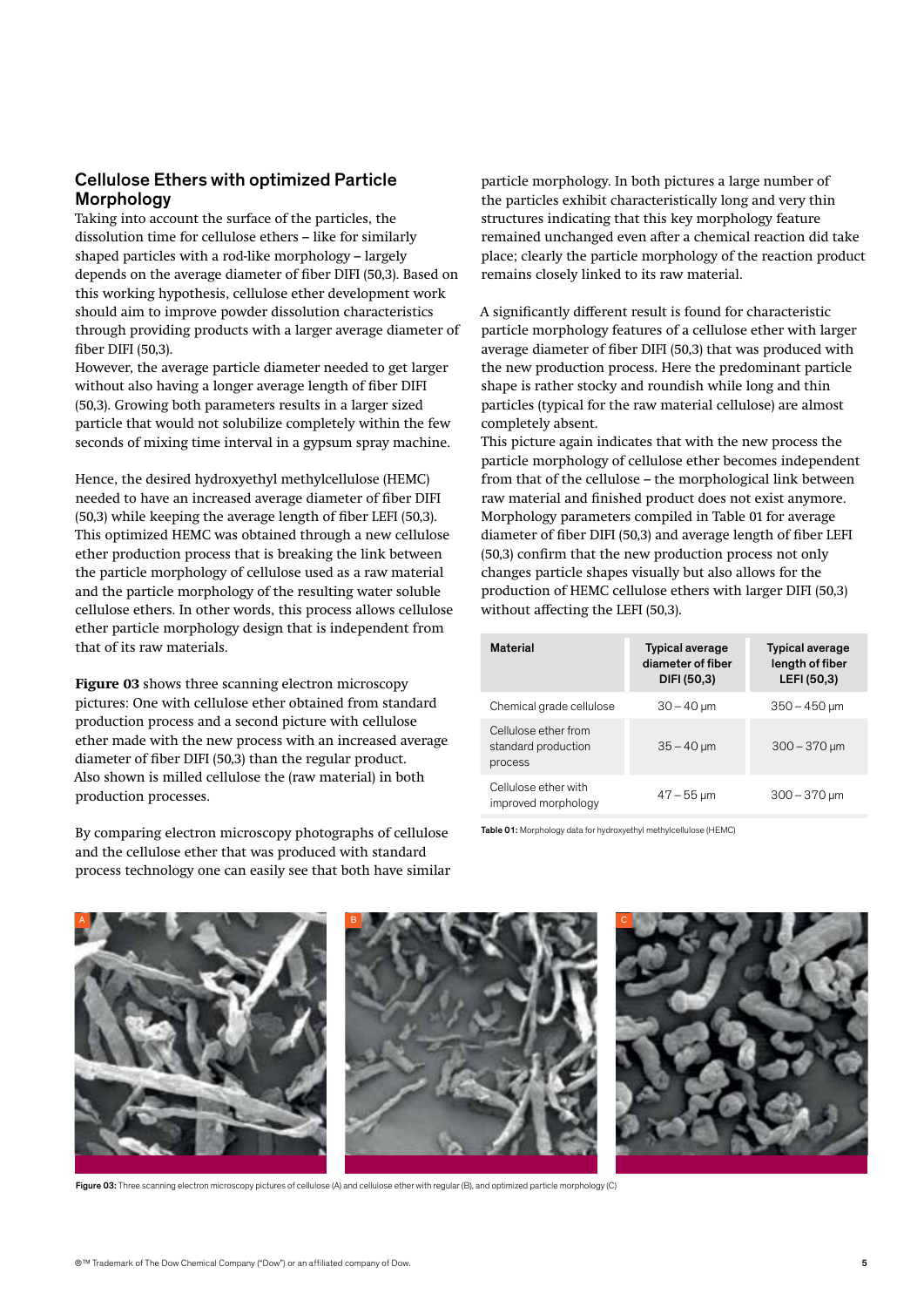# Effects of Hydroxyethyl methylcellulose ether (HEMC) Particle Morphology on the Formation of non-wetted Agglomerates in Gypsum Spray Plaster Application

Gypsum spray plaster trials were accomplished under jobsite application conditions in order to validate the working hypothesis that using cellulose ethers with larger average diameter of fiber DIFI (50,3) will reduce the unwanted formation of unwetted agglomerates, i. e. lumps. For these trials hydroxyethyl methylcellulose ethers (HEMC) with an average diameter of fiber DIFI (50,3) ranging from 37µm to 52µm were produced. In order to minimize effects other than particle morphology the gypsum plaster base material and all other additives remained unchanged. The viscosity of the tested cellulose ethers was kept constant (60000 mPa·s for 2% solution in water measured with Haake rheometer). Application trials were carried out using a commercially available gypsum plaster spray machine (PFT G4) focusing on the formation of non-wetted aggregates in the gypsum mortar after the plaster had initially been sprayed onto the wall. Rating of lump formation at this stage in the plastering process best showed any differences in performance. The evaluation was carried out by experienced applicators who rated lump performance with marks ranging from 1 (best) to 6 (worst).

One set of test results is shown in **Figure 04**. Trial results clearly show a good correlation between average diameter of fiber DIFI (50,3) of a cellulose ether and its mark for lumping performance. Following the working hypothesis larger DIFI (50,3) cellulose ethers outperform those having a significantly smaller DIFI (50,3): grades with DIFI (50,3) of 52µm are rated on average with mark 2 (good) while those with DIFI (50,3) of 37µm and 40µm respectively are marked 5 (failed).



As expected, lumping in gypsum spray plaster application is significantly dependent on the average diameter of fiber DIFI (50,3) of the cellulose ether. Futhermore, as discussed earlier among all morphology parameters it is the DIFI (50,3) that strongly influences the powder dissolution time of cellulose ethers. This confirms that the powder dissolution time of cellulose ethers – that is dependent on their particle morphology – ultimately influences the formation of lumps in gypsum spray plasters: a larger DIFI (50,3) resulting in prolonged powder dissolution time leads to significantly lower formation of lumps. However, a too-long powder dissolution time will prevent cellulose ether from complete dissolution within the mixing time window of the spray machine.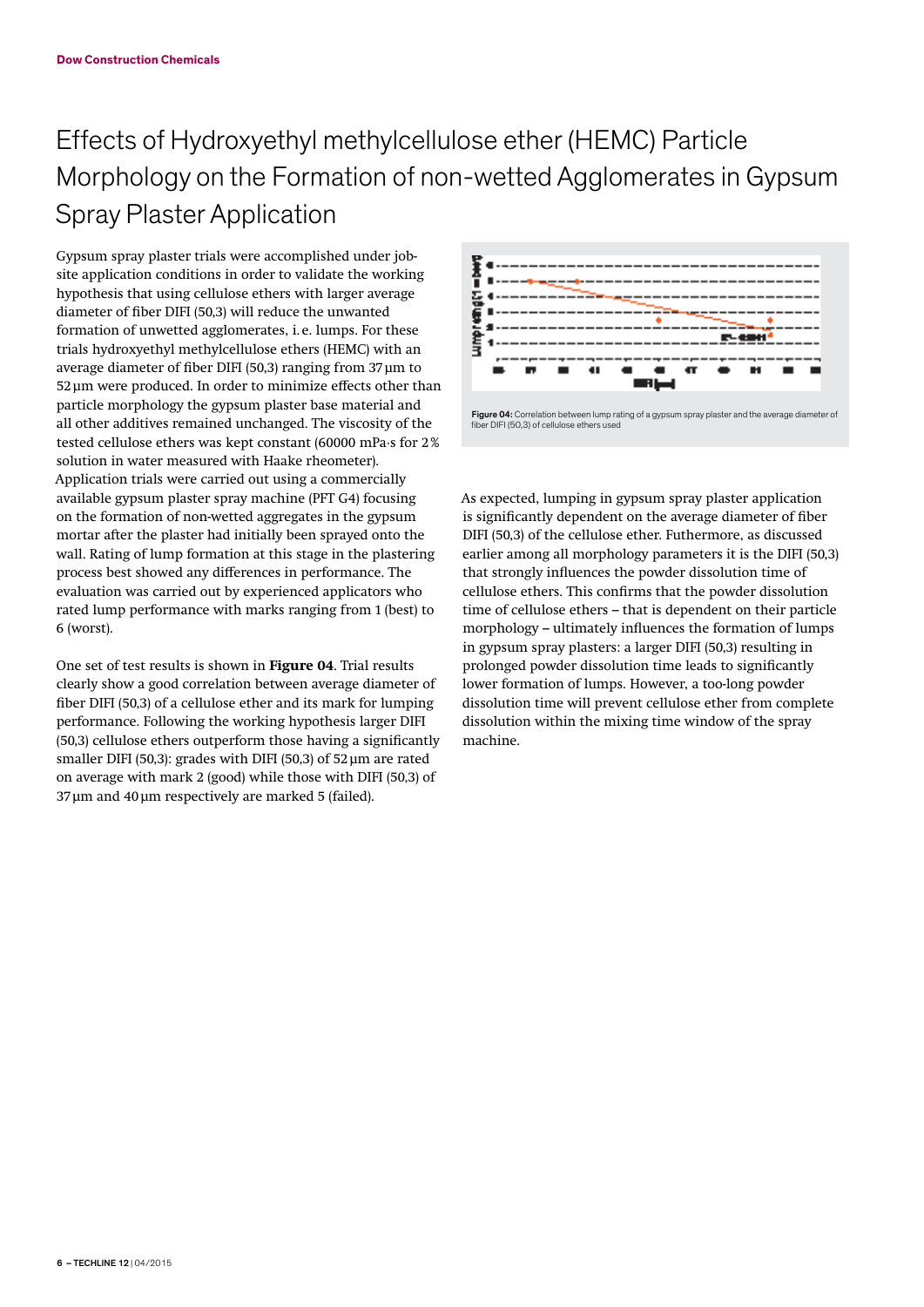Measurement data in **Figure 05** show that the improved powder dissolution behavior of new HEMC grades with their larger average diameter of fiber DIFI (50,3) does not only result in better wetting of gypsum binder – as can be seen from lump rating – but keeps water retention performance unchanged. Water retention measured according to EN 459-2 is constant for HEMC samples having the same viscosity and DIFI (50,3) values ranging from  $37 \mu m$  to  $52 \mu m$ . Every measurement after 5 minutes and after 60 minutes meets the required water retention ranges as indicated in the graph.

Yet the data in Figure 05 also confirm that if the DIFI (50,3) becomes too large the cellulose ether particles will not dissolve completely anymore. This is found for the HEMC probe with 59µm DIFI (50,3); its water retention values obtained after 5 minutes and especially after 60 minutes do not reach the required minimum level.

While spray application trial results indicate that this large DIFI (50,3) is not required for obtaining significantly reduced lump formation, it however underlines the need to control particle morphologies thoroughly in production and ensure correctly set specification limits.



Figure 05: Water retention measurements (acc. to EN 459-2) after 5 minutes and 60 minutes respectively for HEMC with varying DIFI (50,3) in gypsum spray plaster. (Black bars indicate error margin of test method)

### **Summary**

The presented research and development work emphasizes an interdependency between the particle morphology of cellulose ethers that are important additives in gypsum spray plaster formulations and the formation of nonwetted agglomerates (so called lumps) during spray plaster application. It is based on the working hypothesis that the powder dissolution time of cellulose ether influences lump formation as it impacts wetting of gypsum binder. The dissolution time however, depends on particle morphology of cellulose ether which can be analyzed analysis tools. Gypsum spray plaster application cellulose ethers with large average diameter of fiber DIFI (50,3) have best-in-class lump performance because their optimized powder dissolution characteristics allow for more thorough wetting of the gypsum binder particles during the mixing step.

These cellulose ethers are produced with a new production process that allows raw material independent particle morphology control.

The high importance of the average diameter of fiber DIFI (50,3) in lumping performance is validated through job-site plaster application spray trials with commercial gypsum plaster bases. Moreover, these trials confirm laboratory results that best performing cellulose ethers with large DIFI (50,3) still dissolve completely within the mixing time window of gypsum spray machines. Hence, cellulose ethers with improved morphology and best performing DIFI (50,3) do not compromise on water retention.